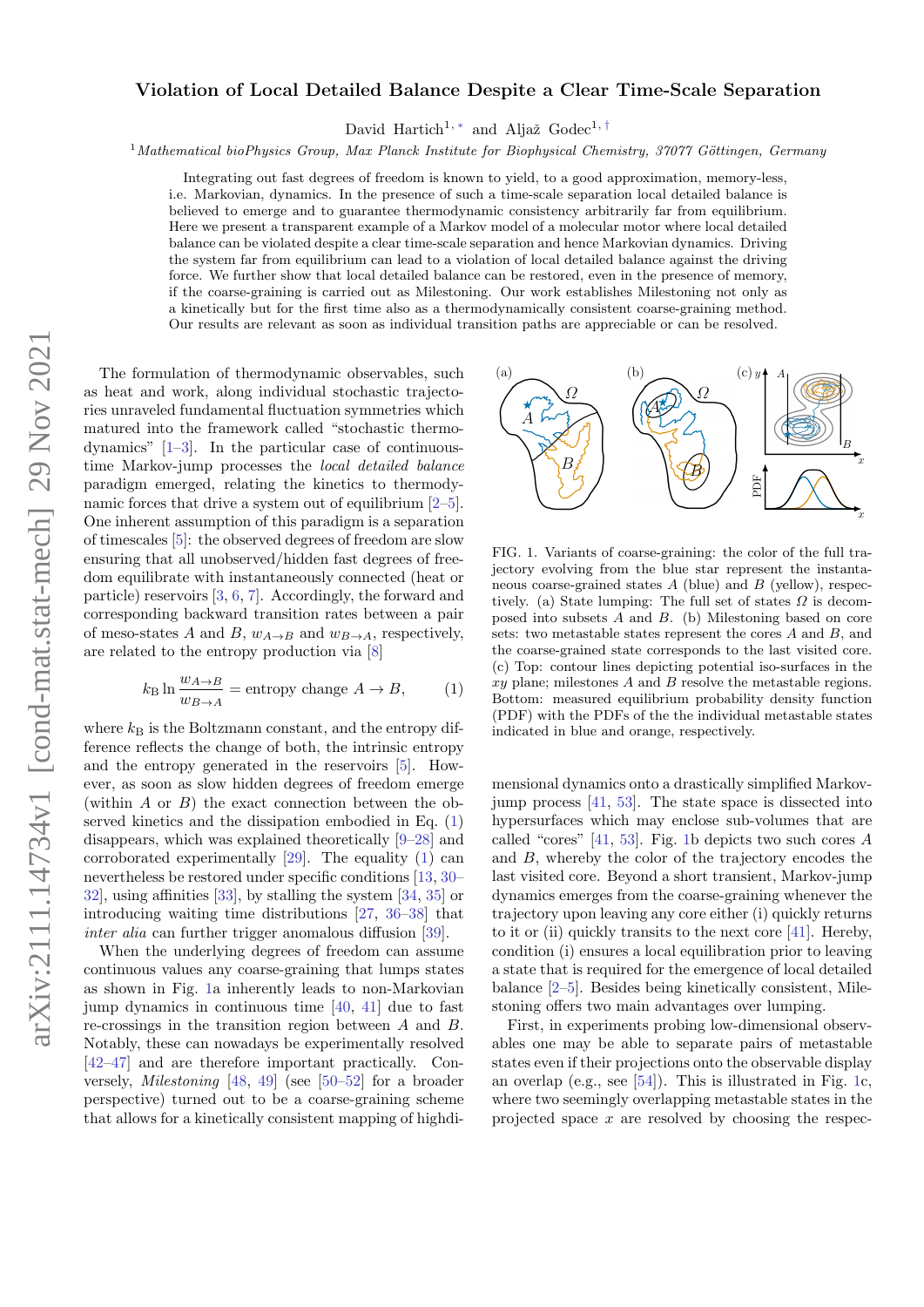tive milestones outside the overlapping region. Whenever a milestone is left, the trajectory rapidly returns or quickly transits to the other milestone. Thus, the last visited milestone to a good approximation reflects the currently visited metastable region in a possibly higher dimensional (here 2d) underlying space. Second, we recently discovered that Milestoning naturally ensures local detailed balance in the presence of a time scale separation [\[32\]](#page-4-14). Surprisingly, this extends even to systems without a clear time-scale separation, which we investigate further below. Notably, with so-called "dynamical coring" [\[54,](#page-5-11) [55\]](#page-5-12) one can, under certain conditions, convert a "lumped" process into a "milestoned" process by manually discarding short recrossing events as those shown in Fig. [1a](#page-0-1).

In contrast to continuous-space processes, the lumping of dynamics that evolve on a discrete state space [\[2–](#page-4-4)[4,](#page-4-20) [6–](#page-4-6) [10,](#page-4-21) [12–](#page-4-22)[23,](#page-4-23) [27,](#page-4-18) [30,](#page-4-13) [31,](#page-4-24) [34–](#page-4-16)[38\]](#page-5-0) can in fact yield an effectively Markovian jump process. According to perturbation theory Eq. [\(1\)](#page-0-0) is satisfied by lumped-state dynamics in the limit of an infinite time-scale separation [\[15\]](#page-4-25), which was corroborated in [\[18,](#page-4-26) [19,](#page-4-27) [21\]](#page-4-28). This general belief was, however, never systematically scrutinized in practice.

In this Letter we show, by means of a simple yet biophysically relevant example, that time-scale separation surprisingly and against common belief does not ensure the existence of local detailed balance. The minimum time-scale separation required for Eq. [\(1\)](#page-0-0) to hold may grow exponentially with the thermodynamic driving force. In other words, time-scale separation may not suffice *arbitrarily far* from equilibrium. Milestoning, in stark contrast to lumping (see Fig. [1\)](#page-0-1), robustly ensures local detailed balance in the limit of a time-scale separation. This result indicates that unlike lumping, Milestoning generically yields a thermodynamically consistent coarse-graining.

 $F_1$ -ATPase driven far from equilibrium.— We consider the molecular motor  $F_1$ -ATPase driven by the hydrolysis of adenosine triphosphate (ATP). The dynamics evolves as a Markov processes on six rotational states [\[56\]](#page-5-13) as shown in Fig. [2a](#page-1-0): The binding of ATP occurs with a rate  $\kappa_{+}$  proportional to the concentration of ATP and effetcs a 90◦ rotation. The reverse unbinding occurs with the rate  $\kappa$ <sub>−</sub>. ATP hydrolisis to ADP is assumed to be infinitely fast. The release of ADP occurs with rate  $\omega_{+}$  and triggers a 30 $^{\circ}$  rotation, and the reverse step occurs with rate  $\omega_{-}$ .

The free energy  $\mu$  liberated by the hydrolysis of one  $ATP \rightarrow ADP$  at a given concentration relates to the entropy change times the temperature  $T$ , and local detailed balance [\(1\)](#page-0-0) imposes

<span id="page-1-2"></span>
$$
k_{\rm B}T\ln\frac{\omega_{+}\kappa_{+}}{\omega_{-}\kappa_{-}}=\mu.\tag{2}
$$

Heneceforth we measure energies,  $\mu$ , in units of the thermal energy  $k_BT$ . The steady state probability to find the



<span id="page-1-0"></span>FIG. 2. Model and coarse-graining. (a) Full six state model; the dotted lines denote odd rotational states  $\{1, 3, 5\}$ (orange) separated by 120◦ . The even intermediate states (gray) separate each rotation step into  $90^{\circ}$  and  $30^{\circ}$  substeps. (b) Two types of lumping; the solid boxes "lumping  $1+6$ " lump states  $\{1, 6\}$ ,  $\{2, 3\}$ , and  $\{5, 6\}$ , respectively, whereas the dashed boxes "lumping  $1+2$ " lump states  $\{1, 2\}$ ,  $\{3, 4\}$ , and  $\{5, 6\}$ . (c) Coarse-grained trajectory using "lumping  $1+2$ " and "lumping  $1+6$ "; the orange segments represent visits of odd states. The dotted line ("micro state") indicates the rotational state of the motor as function of time. (d) Coarsegrained trajectory deduced from Milestoning; the milestones are placed at odd states.

ATPase in even and odd states is given by [\[57\]](#page-5-14)

$$
P_{\text{odd}} = \frac{\omega_{+} + \kappa_{-}}{\omega + \kappa} \quad \text{and} \quad P_{\text{even}} = \frac{\omega_{-} + \kappa_{+}}{\omega + \kappa}, \quad (3)
$$

respectively, where we defined  $\kappa \equiv \kappa_+ + \kappa_-$  and  $\omega \equiv \omega_+ + \omega_ \omega_$ . The entropy production rate can be expressed with the rate of ATP consumption,  $J = P_{odd} \kappa_+ - P_{even} \kappa_-,$ via [\[57\]](#page-5-14)

<span id="page-1-1"></span>
$$
\sigma = J\mu. \tag{4}
$$

This completes the description of the "full" system.

 $Lumping$ . We now perform a coarse-graining to reduce the six states to three. Two sensible ways to lump the states are shown in Fig. [2b](#page-1-0). Assuming Markovian dynamics the effective forward "+" and backward "−" rates on the lumped space read [\[15\]](#page-4-25)

$$
W_{\pm}^{1+6} = P_{\text{odd}} \kappa_{\pm} = \frac{(\omega_{\pm} + \kappa_{\mp})\kappa_{\pm}}{\kappa + \omega},
$$
  
\n
$$
W_{\pm}^{1+2} = P_{\text{even}} \omega_{\pm} = \frac{(\omega_{\mp} + \kappa_{\pm})\omega_{\pm}}{\kappa + \omega},
$$
\n(5)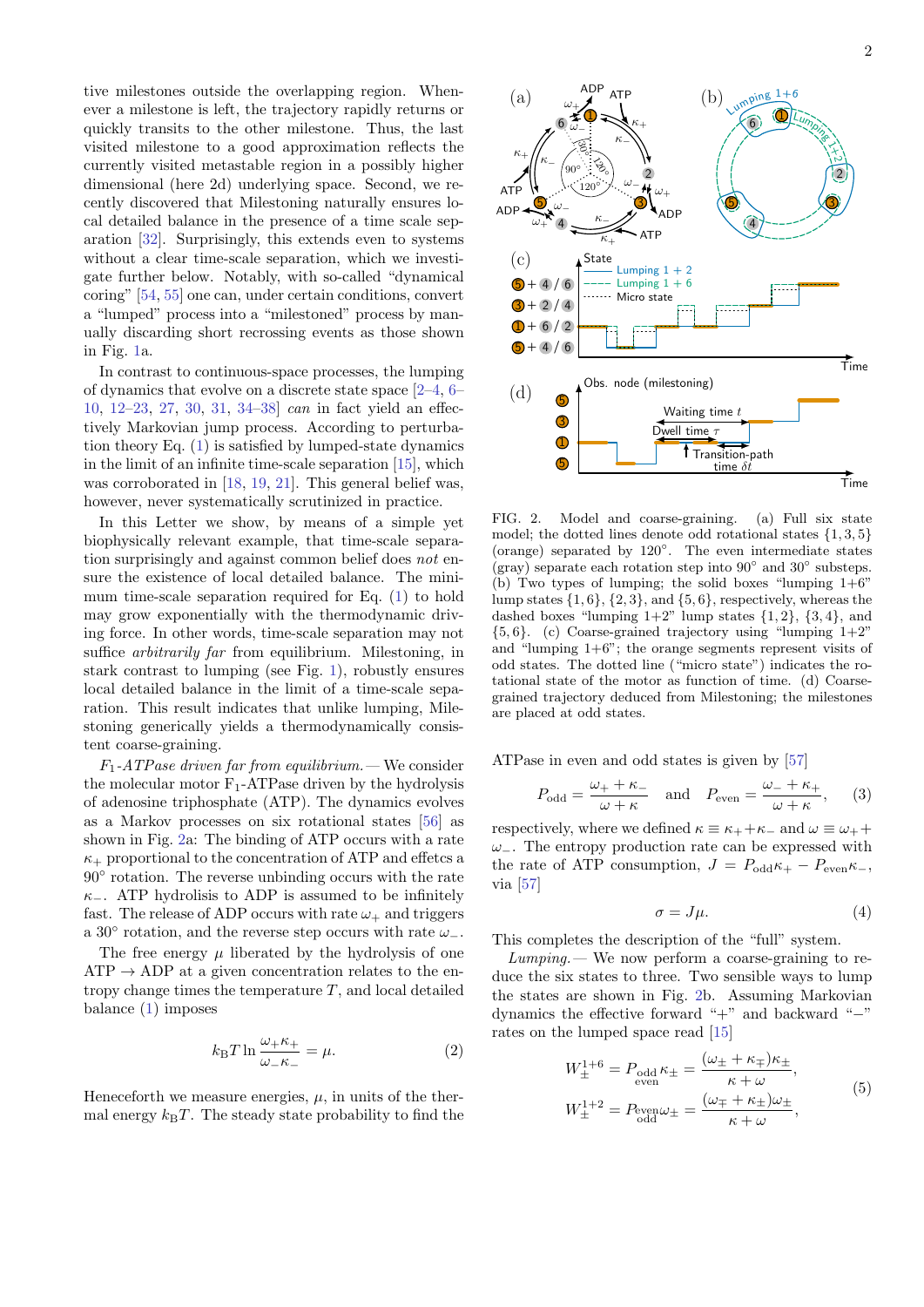and satisfy  $J = W_+^{1+6} - W_-^{1+6} = W_+^{1+2} - W_-^{1+2}$ . In terms of effective rates the coarse-grained entropy reads [\[15\]](#page-4-25)

<span id="page-2-0"></span>
$$
\tilde{\sigma}_z = J \ln \frac{W^z_+}{W^z_-},\tag{6}
$$

with  $z = 1 + 6$  or  $z = 1 + 2$  and using Eqs. [\(4-](#page-1-1)[6\)](#page-2-0) yields

$$
\frac{\tilde{\sigma}_{1+6}}{\sigma} = 1 - \frac{1}{\mu} \ln \frac{1 + e^{\mu} \kappa_{-}/\omega_{+}}{1 + \kappa_{-}/\omega_{+}},\tag{7}
$$

$$
\frac{\tilde{\sigma}_{1+2}}{\sigma} = 1 - \frac{1}{\mu} \ln \frac{1 + e^{\mu} \omega_- / \kappa_+}{1 + \omega_- / \kappa_+}.
$$
 (8)

Both ratios [\(7\)](#page-2-1) and [\(8\)](#page-2-2) are positive and bounded by 1 [\[15\]](#page-4-25), i.e.,  $\tilde{\sigma}_z \leq \sigma$  (see also [\[58\]](#page-5-15)).

Time scale separation.  $\overline{\phantom{a}}$  In agreement with [\[15\]](#page-4-25) (see also [\[18,](#page-4-26) [19,](#page-4-27) [21\]](#page-4-28)) in the limit  $\kappa_-\ll e^{-\mu}\omega_+$  (i.e.,  $\kappa\to 0$ ) we obtain  $\tilde{\sigma}_{1+6} \approx \sigma$ , whereas the limit  $\omega_- \ll e^{-\mu} \kappa_+$ (i.e.,  $\omega \to 0$ ) yields  $\tilde{\sigma}_{1+2} \approx \sigma$ . In other words, when hidden jumps are much faster than those between lumped states, the coarse-grained dynamics are approximately Markovian and preserve the entropy production.

In our model  $\kappa \gg \omega$  and  $\kappa \ll \omega$  are the only kinds of time scale separation, and in principle require two different types of lumping. At high ATP concentration  $(\kappa \gg \omega)$  "lumping  $1 + 2$ " (see dashed boxes in Fig. [2b](#page-1-0)) hides the fast degrees freedom  $\sim \kappa$ . Conversely, at low ATP concentration one should rather lump  $1 + 6$  (see solid boxes in Fig. [2b](#page-1-0)). Note that whenever the entropy production rate is deduced from a master equation [\[2–](#page-4-4) [4,](#page-4-20) [6–](#page-4-6)[10,](#page-4-21) [12–](#page-4-22)[23,](#page-4-23) [27,](#page-4-18) [28,](#page-4-10) [30,](#page-4-13) [31,](#page-4-24) [34–](#page-4-16)[38\]](#page-5-0) one explicitly (or implicitly) assumes the observed degrees of freedom to be formally infinitely slower than any possibly hidden ones.

Violation of local detailed balance.— In practice an infinite time-scale does not exist and the driving  $\mu$  becomes important if it substantially exceeds the thermal energy  $(\mu \gg 1)$ , which in turn implies  $e^{\mu} \gg 1$ . To see this set  $\omega_{\pm}$  and  $\kappa_{-}$  to be constant while varying the ATP concentration as  $\kappa_+ \propto e^{\mu}$  as in [\[56\]](#page-5-13) (the parameters are given in Fig. [3\)](#page-2-3). For  $\mu < 10$  we find  $\omega \gg \kappa$  and as expected  $\tilde{\sigma}_{1+6} \approx \sigma$  (see Fig. [3\)](#page-2-3). For  $\mu > 15$  we have  $\omega \ll \kappa$ , however, to our surprise  $\tilde{\sigma}_{1+2} \not\approx \sigma$  (because  $\omega_- \not\ll e^{-\mu} \kappa_+$ ). Inspecting Eq. [\(7\)](#page-2-1) we actually find  $\tilde{\sigma}_{1+2} \approx 1 - 10/\mu$  (see Fig. [3a](#page-2-3)). Thus one obtains  $\tilde{\sigma}_{1+2}/\sigma \rightarrow 1$  in the limit  $\mu \rightarrow 0$ , which is approached algebraically slowly. For example, in the already unphysical situation  $\mu = 40 k_{\rm B}T$ [\[59\]](#page-5-16) only 75 % of the entropy production are recovered in Eq. [\(6\)](#page-2-0). Moreover, at physiological conditions  $\mu = 20$  we find a clear time-scale separation,  $\kappa/\omega \approx 140 \gg 1$ , yet the entropy production is not even remotely restored. This surprising finding is the first main result of this Letter.

How can we reconcile this? For convenience we focus on  $\mu = 20$  and the lumping "1+2", which in fact represents a semi-Markov process of second order [\[36\]](#page-4-19) (see also [\[27,](#page-4-18) [37,](#page-5-17) [38\]](#page-5-0)). That is, the waiting time density  $\psi_{++}(t)$ depends on both, the previous and next visited state with



<span id="page-2-3"></span><span id="page-2-2"></span><span id="page-2-1"></span>FIG. 3. Entropy production and waiting time statistics with Milestoning. (a) Entropy production,  $\tilde{\sigma}_{1+6}$  and  $\tilde{\sigma}_{1+2}$  deduced from the lumpings " $1+6$ " and " $1+2$ ", respectively. The thick line depicting  $1-\frac{10}{\mu}$  approaches  $\tilde{\sigma}_{1+2}/\sigma$  in the limit  $\mu \to \infty$ . The dash-dotted yellow line denotes the steady state probability  $P_{odd}$ . (b) Probability density of waiting time t (see Fig. [2d](#page-1-0)) for  $\mu$  values indicated in (a). The thick black line depicts an exponential density  $\propto e^{-t/\langle t \rangle}$ . Parameters:  $\omega_+ = 1$ ,  $\omega_{-} = e^{-5}$ ,  $\kappa_{+} = e^{\mu - 15}$ , and  $\kappa_{-} = e^{-10}$ .

the normalization  $\int_0^\infty [\psi_{+|i}(t)+\psi_{-|i}(t)]dt = 1$  and  $i = \pm$ . In particular, for the given parameters we find

$$
\begin{pmatrix}\n\psi_{+|+}(t) & \psi_{+|-}(t) \\
\psi_{-|+}(t) & \psi_{-|-}(t)\n\end{pmatrix} \approx\n\begin{pmatrix}\n1.007 & 1.000 \\
2.089 \cdot 10^{-9} & 2.075 \cdot 10^{-9}\n\end{pmatrix} e^{-\lambda_1 t}\n+\n\begin{pmatrix}\n-1.007 & 3.100 \cdot 10^{-7} \\
6.738 \cdot 10^{-3} & -2.075 \cdot 10^{-9}\n\end{pmatrix} e^{-\lambda_2 t},
$$
\n(9)

<span id="page-2-4"></span>where  $\lambda_1 \approx 1.0$  and  $\lambda_2 \approx 148.4$ . The analytical expression for the waiting time density is immaterial for the present discussion but straightforward to determine. For times  $t \geq 0.15$  the jumps are essentially Markovian – the waiting time density is to a good approximation exponential and independent of the previous step,  $\psi_{\pm|\pm} \approx \psi_{\pm|\pm}$ , and the fast decaying mode is negligible,  $e^{-\lambda_2 t} \approx 0$ . Hence, only short times  $t \leq 0.15$  encode a violation of Markovianity. At strong driving most of the jumps occur in positive direction "+" and on average take equally long  $\approx 1/\lambda_1 \approx 1$ . In fact, only the backward jump "−" can be faster on average, however, if and only if the preceding jump occurred in the forward " $+$ " direction, i.e. a forward transition is followed immediately by a backward transition. In this case one finds  $\int_0^\infty t\psi_{-|+}(t)dt/\int_0^\infty \psi_{-|+}(t)dt \approx 0.0067 \approx 1/\lambda_2$ . These rare events lead to an "overestimation" of the effective backward transition rate  $W_{-}^{1+2} \gtrsim \omega_{-} \kappa_{+}/\kappa$ . Note that a locally equilibrated backward rate would need to satisfy  $\ln(W_{-}^{1+2}) \approx \ln(\omega_{-} \kappa_{+}/\kappa).$ 

By evaluating exactly the waiting time distribution to include the short-time behavior one is able to restore the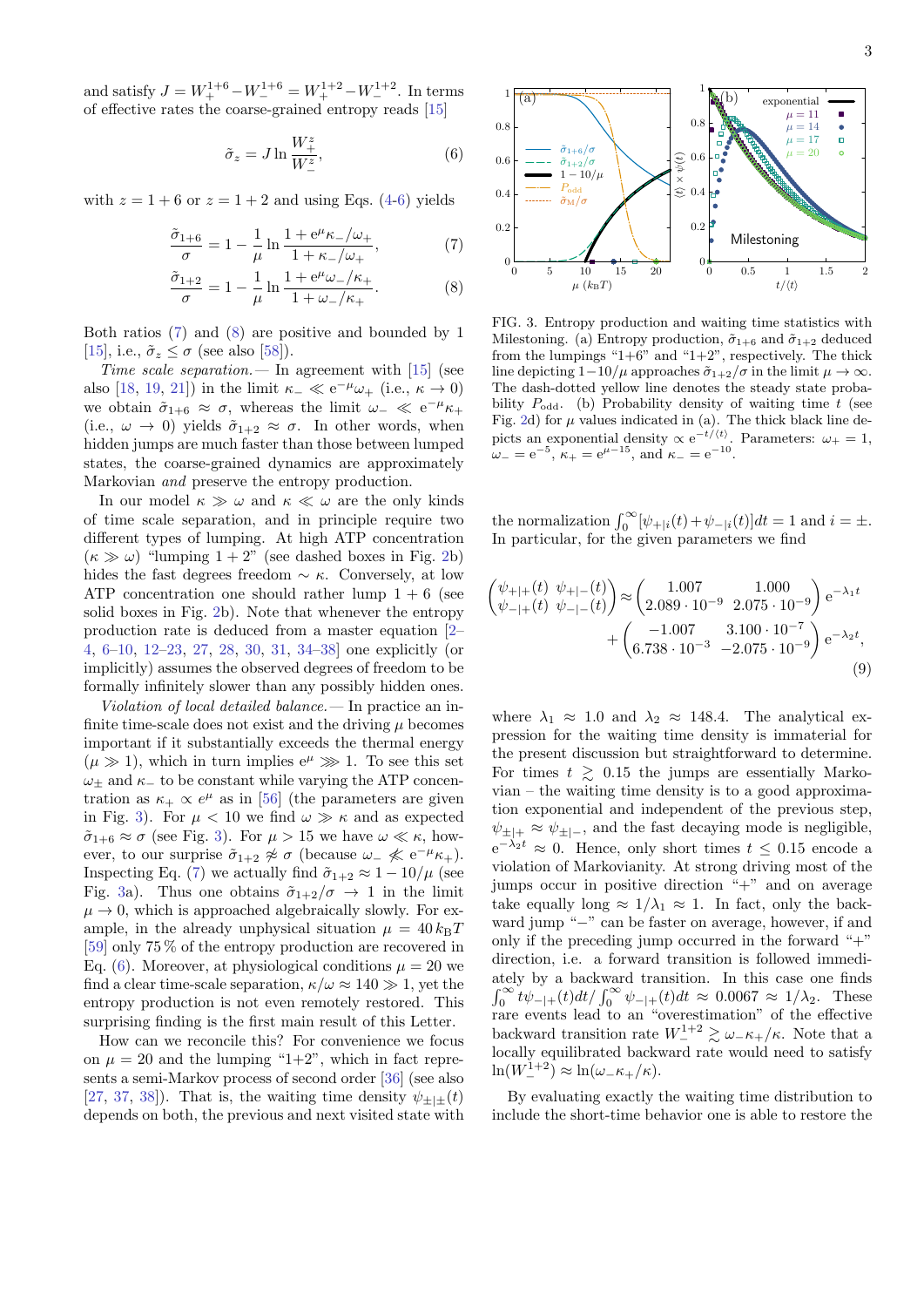entropy production from the two-step affinity via [\[36\]](#page-4-19)

<span id="page-3-0"></span>
$$
\sigma_{\text{aff}}^{1+2} = J \ln \frac{\int_0^\infty \psi_{+|+}(t)dt}{\int_0^\infty \psi_{-|-}(t)dt} = J\mu,\tag{10}
$$

where the last equality follows from Eqs.  $(2)$  and  $(9)$  (here  $\mu = 20$ . Thus, by taking into account the tiny non-Markovian features in Eq. [\(9\)](#page-2-4) one can in principle recover the entropy production. This, however, poses a serious practical problem at strong driving  $\mu \gg 1$ . Namely, to deduce Eq. [\(10\)](#page-3-0) from an experiment we formally require a trajectory with statistically sufficiently many incidents of finding two consecutive backward steps not interrupted by a forward step. It thus seems that one is required to reliably observe rare events with a probability  $\propto (e^{-\mu})^2$ , which may not be feasible.

In the following we illustrate how an alternative coarsegraining – Milestoning – effectively restores Markovian dynamics in a thermodynamically consistent manner while it concurrently effectively squares the sample size by relying only on the evaluation of single rare backward jumps that occur with probability  $\approx e^{-\mu}$ .

Thermodynamic consistency of Milestoning.— We define three milestones (or cores) at locations highlighted by dotted black lines in Fig. [1a](#page-0-1). These represent the three odd rotational states. We measure the passages across the milestones (see thick yellow lines in Fig. [1c](#page-0-1)). If the angle were measured continuously, the passages through the milestones would correspond to instantaneous events [\[32\]](#page-4-14). The coarse-grained process at any time reflects the last visited Milestone (see blue line). As in Ref. [\[32\]](#page-4-14) we dissect waiting times into the dwell and transition time periods. The dwell time represents all loops returning to the original milestone, while the transition-path time reflects the time of commuting between milestones. The waiting time can be shown to be the sum of the statistically independent dwell and transition-path times (see second main result in [\[32\]](#page-4-14)). The main advantage of this decomposition is that the statistics of transitionpath time encode information about potentially hidden multidimensional pathways [\[60\]](#page-5-18) (see also [\[32,](#page-4-14) [61,](#page-5-19) [62\]](#page-5-20)).

If the gaps between revisitations of the same milestone (see vertical arrow in Fig. [1d](#page-0-1)) and transition-path times are negligibly short compared to the waiting time in a state, the resulting "Milestoned process" becomes, to a good approximation, Markovian [\[41\]](#page-5-3). Note that milestones may represent closed (see [\[41\]](#page-5-3) and Fig. [1b](#page-0-1)) or open (see [\[48,](#page-5-6) [49\]](#page-5-7) and Fig. [1c](#page-0-1)) hypersurfaces.

Let  $\phi_{\pm}$  denote the splitting probability that the next milestone will be visited in the forward "+" and backward "−" direction, respectively. One can confirm (cf. first main result in [\[32\]](#page-4-14)) that

<span id="page-3-1"></span>
$$
\ln \frac{\phi_+}{\phi_-} = \ln \frac{\kappa_+ \omega_-}{\kappa_- \omega_-} = \mu \tag{11}
$$

holds. That is, Milestoning transition probabilities exactly encode the entropy production per hydrolyzed ATP.

Since transition-path times obey a reflection symmetry [\[63\]](#page-5-21) and because the dwell time statistics do not depend on the exit direction [\[32\]](#page-4-14) the waiting time densities in the + and – direction coincide, i.e.  $\psi_{+}(t) = \psi(t)$ . In the presence of hidden dissipative mechanisms the symmetry may be lifted counterintuitively [\[64,](#page-5-22) [65\]](#page-5-23). Denoting the mean waiting time by  $\langle t \rangle = \int_0^\infty t \psi(t) dt$ , the steady state current becomes  $J^M = \phi_+/\langle t \rangle - \phi_-/\langle t \rangle = J$ . Defining the Milestoning rates as  $W_{\pm}^{\text{M}} = \phi_{+}/\langle t \rangle$  and inserting them into Eq. [\(6\)](#page-2-0) yields, using Eqs. [\(4\)](#page-1-1) and [\(11\)](#page-3-1),  $\tilde{\sigma}_{\text{M}} = \sigma$ . Thus, Milestoning in contrast to lumping preserves the entropy production in the limit of a time-scale separation and beyond.

Upon inspecting the waiting time density we find that it is to a good approximation memory-less for  $\mu \lesssim 10$ as well as for  $\mu \geq 20$ , while the non-exponential behavior is most pronounced in the regime  $10 \leq \mu \leq 20$  (see Fig. [3b](#page-2-3)). Thus, in the limit of either of the two time-scale separations,  $\mu \lesssim 10$  and  $\mu \gtrsim 20$ , the Milestoned dynamics is to a good approximation Markovian. In contrast to lumping, Milestoning restores local detailed balance [\(1\)](#page-0-0) in both directions, parallel and anti-parallel to the driving, even at large asymmetries, which is the second main result of this Letter.

Notably, the regime  $\mu \leq 10$  clearly fulfills both criteria (i) and (ii) for the emergence of Markovian dynamics [\[41\]](#page-5-3) if the probability to reside within a core satisfies  $P_{\text{odd}} \approx 1$ . Conversely, the opposite limit  $\mu \gtrsim 20$  does not obviously imply Markovian kinetics. To understand why it does so nevertheless, we point out that in this limit (a)  $P_{\text{even}} = 1 - P_{\text{odd}} \approx 1$ . If we were to choose the even (gray) states as cores instead of the odd (yellow) ones (see Fig. [2a](#page-1-0)), we would obviously restore the criteria for the emergence of Markovian dynamics [\[41\]](#page-5-3). It turns out further that (b) the waiting time density remains unaffected by the exchange of  $\omega_{\pm}$  and  $\kappa_{\pm}$ , i.e. it does not depend on whether we choose the odd or even states as milestones. This explains why an exponential distribution emerges to a good approximation also in the limit  $\mu \gtrsim 20$ . We also note that the kinetic hysteresis discovered in [\[32\]](#page-4-14) almost vanishes as soon as Markovian dynamics emerge and the aforementioned criteria [\[41\]](#page-5-3) are satisfied, which here follows from (a) by choosing the even states as milestones.

 $Conclusion$ — We have shown that a clear time scale separation, in contrast to the common belief, is only a necessary but not a sufficient condition for the validity of local detailed balance. By coarse-graining a detailed Markov model of a strongly driven molecular motor we demonstrated a clear time-scale separation between the observed and hidden degrees of freedom and hence Markovian dynamics of the observable, and concurrently the non-existence of a local equilibrium against the driving. Our work demonstrates, for the first time, that Milestoning restores thermodynamic consistency in the steady state in the presence of strong driving even if the dynamics displays memory. A coarse-graining not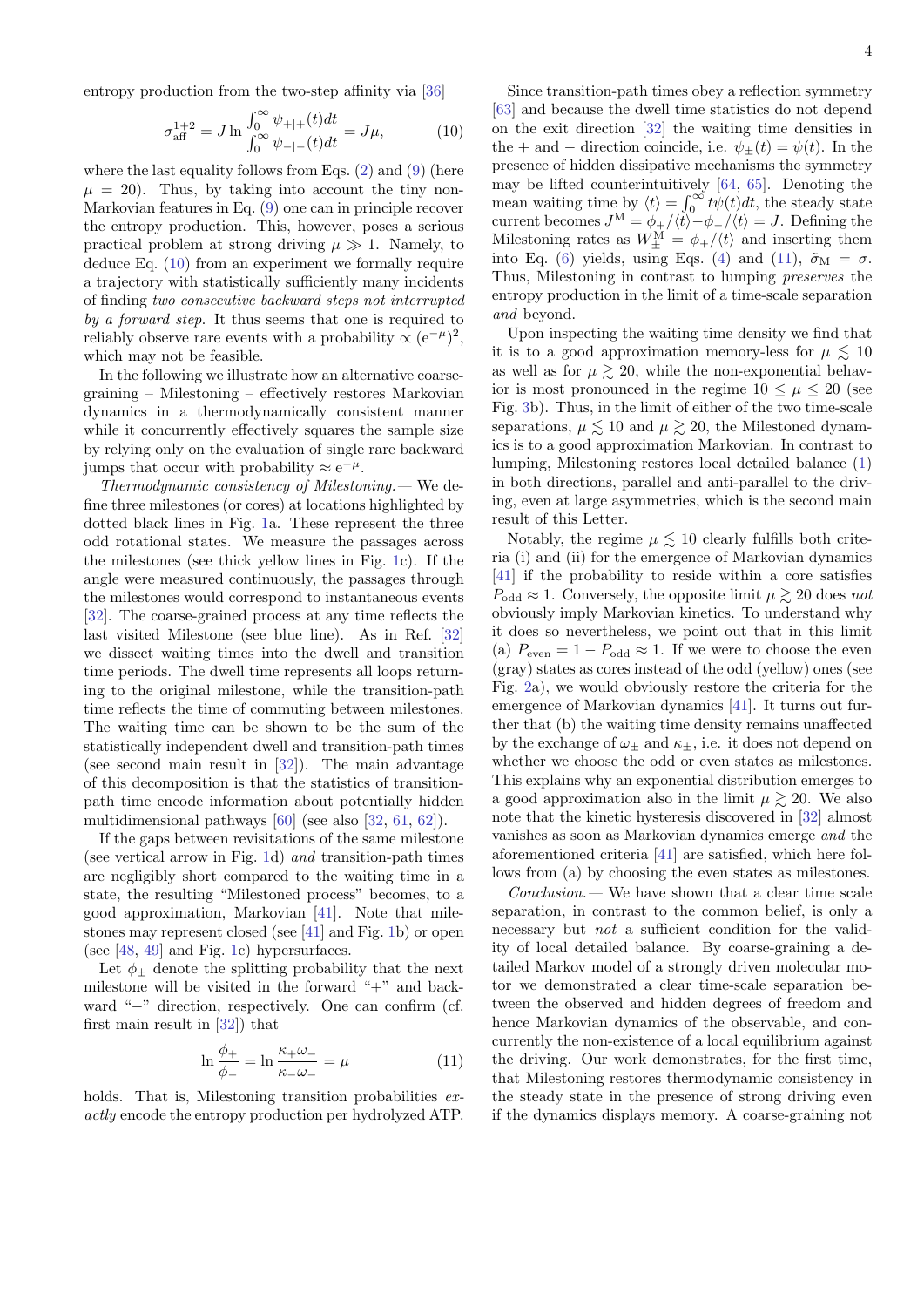based on Milestoning, e.g. lumping, may yield effectively Markovian dynamics that nevertheless violates local detailed balance. It will be interesting to revisit recent works on the thermodynamics of systems with slow hidden degrees of freedom that employed lumping [\[27,](#page-4-18) [36–](#page-4-19) [38\]](#page-5-0) to inspect if and how these change under the thermodynamically consistent Milestoning which will lead to correlated transitions [\[66\]](#page-5-24) and/or dwell times [\[32\]](#page-4-14).

Acknowledgments. The financial support from the German Research Foundation (DFG) through the Emmy Noether Program GO 2762/1-1 to A. G. is gratefully acknowledged.

<span id="page-4-0"></span><sup>∗</sup> [david.hartich@mpibpc.mpg.de](mailto:david.hartich@mpibpc.mpg.de)

- <span id="page-4-1"></span>† [agodec@mpibpc.mpg.de](mailto:agodec@mpibpc.mpg.de)
- <span id="page-4-2"></span>[1] C. Jarzynski, Equalities and inequalities: Irreversibility and the second law of thermodynamics at the nanoscale, [Annu. Rev. Condens. Matter Phys.](https://doi.org/10.1146/annurev-conmatphys-062910-140506) 2, 329 (2011).
- <span id="page-4-4"></span>[2] U. Seifert, Stochastic thermodynamics, fluctuation theorems and molecular machines, [Rep. Prog. Phys.](https://doi.org/10.1088/0034-4885/75/12/126001) 75, [126001 \(2012\).](https://doi.org/10.1088/0034-4885/75/12/126001)
- <span id="page-4-3"></span>[3] C. Van den Broeck and M. Esposito, Ensemble and trajectory thermodynamics: A brief introduction, [Physica](https://doi.org/http://dx.doi.org/10.1016/j.physa.2014.04.035) A 418[, 6 \(2015\).](https://doi.org/http://dx.doi.org/10.1016/j.physa.2014.04.035)
- <span id="page-4-20"></span>[4] S. Katz, J. L. Lebowitz, and H. Spohn, Phase transitions in stationary nonequilibrium states of model lattice systems, Phys. Rev. B 28[, 1655 \(1983\).](https://doi.org/10.1103/PhysRevB.28.1655)
- <span id="page-4-5"></span>[5] U. Seifert, Stochastic thermodynamics of single enzymes and molecular motors, [Eur. Phys. J. E](https://doi.org/10.1140/epje/i2011-11026-7) 34, 26 (2011).
- <span id="page-4-6"></span>[6] K. Yoshimura and S. Ito, Information geometric inequalities of chemical thermodynamics, [Phys. Rev. Res.](https://doi.org/10.1103/PhysRevResearch.3.013175) 3, [013175 \(2021\).](https://doi.org/10.1103/PhysRevResearch.3.013175)
- <span id="page-4-7"></span>[7] K. Blom and A. Godec, Criticality in cell adhesion, [Phys.](https://doi.org/10.1103/PhysRevX.11.031067) Rev. X 11[, 031067 \(2021\).](https://doi.org/10.1103/PhysRevX.11.031067)
- <span id="page-4-8"></span>[8] C. Maes, Local detailed balance, [SciPost Phys. Lect.](https://doi.org/10.21468/SciPostPhysLectNotes.32) [Notes , 32 \(2021\).](https://doi.org/10.21468/SciPostPhysLectNotes.32)
- <span id="page-4-9"></span>[9] S. Rahav and C. Jarzynski, Fluctuation relations and coarse-graining, [J. Stat. Mech. , P09012 \(2007\).](https://doi.org/10.1088/1742-5468/2007/09/P09012)
- <span id="page-4-21"></span>[10] S. Pigolotti and A. Vulpiani, Coarse graining of master equations with fast and slow states, [J. Chem. Phys.](https://doi.org/10.1063/1.2907242) 128, [154114 \(2008\).](https://doi.org/10.1063/1.2907242)
- [11] A. Gomez-Marin, J. M. R. Parrondo, and C. Van den Broeck, Lower bounds on dissipation upon coarse graining, Phys. Rev. E 78[, 011107 \(2008\).](https://doi.org/10.1103/PhysRevE.78.011107)
- <span id="page-4-22"></span>[12]  $\acute{E}$ . Roldán and J. M. R. Parrondo, Estimating dissipation from single stationary trajectories, [Phys. Rev. Lett.](https://doi.org/10.1103/PhysRevLett.105.150607) 105, [150607 \(2010\).](https://doi.org/10.1103/PhysRevLett.105.150607)
- <span id="page-4-12"></span>[13] A. Puglisi, S. Pigolotti, L. Rondoni, and A. Vupani, Entropy production and coarse graining in Markov processes, [J. Stat. Mech. , P05015 \(2010\).](https://doi.org/10.1088/1742-5468/2010/05/P05015)
- [14] É. Roldán and J. M. R. Parrondo, Entropy production and Kullback-Leibler divergence between stationary trajectories of discrete systems, [Phys. Rev. E](https://doi.org/10.1103/PhysRevE.85.031129) 85, 031129 [\(2012\).](https://doi.org/10.1103/PhysRevE.85.031129)
- <span id="page-4-25"></span>[15] M. Esposito, Stochastic thermodynamics under coarse graining, Phys. Rev. E 85[, 041125 \(2012\).](https://doi.org/10.1103/PhysRevE.85.041125)
- [16] D. Andrieux, Bounding the coarse graining error in hidden Markov dynamics, [Appl. Math. Lett.](https://doi.org/10.1016/j.aml.2012.02.002) 25, 1734

[\(2012\).](https://doi.org/10.1016/j.aml.2012.02.002)

- [17] S. Bo and A. Celani, Entropy production in stochastic systems with fast and slow time-scales, [J. Stat. Phys.](https://doi.org/10.1007/s10955-014-0922-1) 154[, 1325 \(2014\).](https://doi.org/10.1007/s10955-014-0922-1)
- <span id="page-4-26"></span>[18] G. Diana and M. Esposito, Mutual entropy production in bipartite systems, [J. Stat. Mech. , P04010 \(2014\).](https://doi.org/10.1088/1742-5468/2014/04/P04010)
- <span id="page-4-27"></span>[19] A. C. Barato, D. Hartich, and U. Seifert, Efficiency of cellular information processing, [New J. Phys.](https://doi.org/10.1088/1367-2630/16/10/103024) 16, 103024 [\(2014\).](https://doi.org/10.1088/1367-2630/16/10/103024)
- [20] E. Zimmermann and U. Seifert, Effective rates from thermodynamically consistent coarse-graining of models for molecular motors with probe particles, [Phys. Rev. E](https://doi.org/10.1103/PhysRevE.91.022709) 91, [022709 \(2015\).](https://doi.org/10.1103/PhysRevE.91.022709)
- <span id="page-4-28"></span>[21] S. Bo and A. Celani, Multiple-scale stochastic processes: Decimation, averaging and beyond, [Phys. Rep.](https://doi.org/https://doi.org/10.1016/j.physrep.2016.12.003) 670, 1  $(2017)$
- [22] M. Kahlen and J. Ehrich, Hidden slow degrees of freedom and fluctuation theorems: an analytically solvable model, J. Stat. Mech. 2018[, 063204 \(2018\).](https://doi.org/10.1088/1742-5468/aac2fd)
- <span id="page-4-23"></span>[23] M. Uhl, P. Pietzonka, and U. Seifert, Fluctuations of apparent entropy production in networks with hidden slow degrees of freedom, [J. Stat. Mech. , 023203 \(2018\).](https://doi.org/10.1088/1742-5468/aaa78b)
- [24] A. Lapolla and A. Godec, Manifestations of projectioninduced memory: General theory and the tilted single file, [Front. Phys.](https://doi.org/10.3389/fphy.2019.00182) 7, 182 (2019).
- [25] A. Lapolla and A. Godec, Single-file diffusion in a bistable potential: Signatures of memory in the barriercrossing of a tagged-particle, [J. Chem. Phys.](https://doi.org/10.1063/5.0025785) 153, 194104  $(2020)$ .
- [26] A. Lapolla and A. Godec, Toolbox for quantifying memory in dynamics along reaction coordinates, [Phys. Rev.](https://doi.org/10.1103/PhysRevResearch.3.L022018) Res. 3[, L022018 \(2021\).](https://doi.org/10.1103/PhysRevResearch.3.L022018)
- <span id="page-4-18"></span>[27] J. Ehrich, Tightest bound on hidden entropy production from partially observed dynamics, [J. Stat. Mech.](https://doi.org/10.1088/1742-5468/ac150e) 2021, [083214 \(2021\).](https://doi.org/10.1088/1742-5468/ac150e)
- <span id="page-4-10"></span>[28] B. Ertel, J. van der Meer, and U. Seifert, Operationally accessible uncertainty relations for thermodynamically consistent semi-Markov processes (2021), [arXiv:2111.13113 \[cond-mat.stat-mech\].](https://arxiv.org/abs/2111.13113)
- <span id="page-4-11"></span>[29] J. Mehl, B. Lander, C. Bechinger, V. Blickle, and U. Seifert, Role of hidden slow degrees of freedom in the fluctuation theorem, [Phys. Rev. Lett.](http://doi.org/10.1103/PhysRevLett.108.220601) 108, 220601 [\(2012\).](http://doi.org/10.1103/PhysRevLett.108.220601)
- <span id="page-4-13"></span>[30] B. Altaner and J. Vollmer, Fluctuation-preserving coarse graining for biochemical systems, [Phys. Rev. Lett.](https://doi.org/10.1103/PhysRevLett.108.228101) 108, [228101 \(2012\).](https://doi.org/10.1103/PhysRevLett.108.228101)
- <span id="page-4-24"></span>[31] G. Teza and A. L. Stella, Exact coarse graining preserves entropy production out of equilibrium, [Phys. Rev. Lett.](https://doi.org/10.1103/PhysRevLett.125.110601) 125[, 110601 \(2020\).](https://doi.org/10.1103/PhysRevLett.125.110601)
- <span id="page-4-14"></span>[32] D. Hartich and A. Godec, Emergent memory and kinetic hysteresis in strongly driven networks, [Phys. Rev. X \(in](https://arxiv.org/abs/2011.04628) [press\); arXiv:2011.04628 \(2021\).](https://arxiv.org/abs/2011.04628)
- <span id="page-4-15"></span>[33] F. Knoch and T. Speck, Cycle representatives for the coarse-graining of systems driven into a non-equilibrium steady state, New J. Phys. 17[, 115004 \(2015\).](https://doi.org/10.1088/1367-2630/17/11/115004)
- <span id="page-4-16"></span>[34] M. Polettini and M. Esposito, Effective thermodynamics for a marginal observer, [Phys. Rev. Lett.](https://doi.org/10.1103/PhysRevLett.119.240601) 119, 240601 [\(2017\).](https://doi.org/10.1103/PhysRevLett.119.240601)
- <span id="page-4-17"></span>[35] G. Bisker, M. Polettini, T. R. Gingrich, and J. M. Horowitz, Hierarchical bounds on entropy production inferred from partial information, [J. Stat. Mech. , 093210](https://doi.org/10.1088/1742-5468/aa8c0d) [\(2017\).](https://doi.org/10.1088/1742-5468/aa8c0d)
- <span id="page-4-19"></span>[36] I. A. Martínez, G. Bisker, J. M. Horowitz, and J. M. R. Parrondo, Inferring broken detailed balance in the ab-